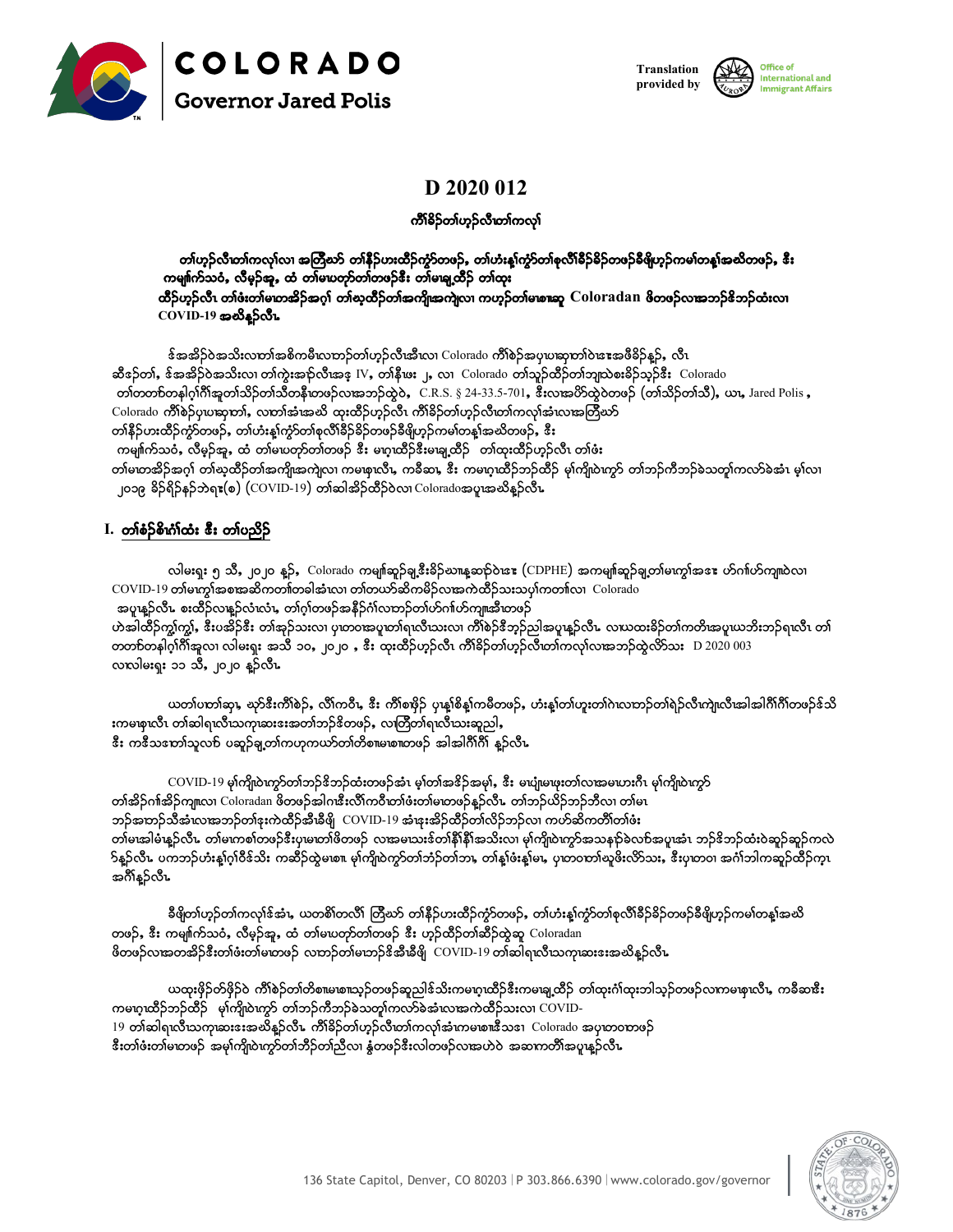### $\,$  II. တါနှဉ်ကျဲတဖဉ်ဘဉ်ဃးတါဟံးန့၊်ကွဲာ်တာ်စုလိၢိခိဉ်ခိဉ်ခီဖြဲဟူဉ်ကမၢ်တန္၊်အဃိဒီး တ၊နီဉ်ဟးထိဉ်ကွဲာ်တဖဉ်

- $A.$  ယနဉ်လီဃဲ လီါကဝီဟာ်အမူးအရ $i$ ပုဃဆုရဲဉ်ကျဲယုနဉ်တၢ်တဖဉ်ဝဲဟျို (DOLA), တ၊်ဖံးတ၊်မၽီး တ)်ဟ္၌ဖီးဟ္၌မလဲကျို (CDLE), ဖီး တ)်ဖီ၌ဂၢါတ)်သိ၌တာသီချာ်စူးကရျားကျို၊ (DORA) လ၊ ကမၤ သကိးဃှာ်တၢ်ဒီး စုလိၢ်ခိဉ်ခိဉ်အကစၢ်တဖဉ်ဒီး ဟိဉ်ခိဉ်ဟံဉ်ကစၢ်တဖဉ်လၤကဟ်ဖျါထိဉ် တ၊်မၤအနီဉ်ထိဉ်လၤ အဖိးမံဒီး တၢ်သိဉ်တ၊်သီတခါဂူဟခါဂူၤဖ်သိး ကဟးဆုံး တ၊်သုးကွံာ်ပုၤငါအိဉ်ဟံဉ် မှုတမှ၊် တ၊်မၤ ထွဲတါနိဉ်ဟးထိဉ်ကွံာ်ပုၤငါအိဉ်ဟံဉ်ဖိတဖဉ်ဒီး ဟံဉ်သိလ္ဉ်ကစါတဖဉ် မှတမှ၊် ခီဖျိလတ၊်ဟူဉ်ဟံဉ်လဲစဲၤနံမှတမှ၊် တဟူဉ်ဟံ  $\delta$ လဲအဃိ မှတမှါ ခီဖြိတၤ်မကမဉ်ဘဉ်တၤ်ငါအိဉ်ဟံဉ်အတၤ်အဉ်လီ၊အီလီ၊လၢအဆံးသူဉ်တဖဉ် အံၤ တုၤလါအုဖြှဉ် ၃၀, ၂၀၂၀ န္ဥာလီၤ ပၢရာရဲဉ်ကျဲယု၊နဲဉ်တၢ်တဖဉ်အံၤကမၤသကိႏဃုာ်တၢ်စီး စုလိၢ်ခဵဉ် ခိဉ်အကစၢ်တဖဉ်ဒီး ဟီဉ်ခိဉ်ဟံဉ်ကစၢ်တဖဉ်လ၊ ကပျဲပူး ပုၤလၽခငါအိဉ်ဟံဉ်ဒီး ဟံဉ်သိလ္ဉ် အကစါသုဉ်တဖဉ်လ၊ တါဟုဉ်အဘူးအလဲ မ့တမ့ါ် တါဟုဉ်အဘူးအလဲလၽစဲၤနံ မ့တမ့ါ် တဟုဉ်ဟံဉ်အဘူးအလဲတုၤလါအ့ြ ဖုဉ် ၃၀, ၂၀၂၀ န္5လီၤ
- $\,\mathrm{B.}\quad$   $\,\,$  လႃကဟ်ကီၗီး ကရဲဉ်ကျဲဆိ ကိၢိစဲဉ်ဒီးလိၢ်က၀ိၤစဉ်စးကရုလာာာ်သူအီၤသ္စတဖဉ်ဒီး ပဒိဉ်ပု၊မ၊တၢိဖိလ၊ ကမၤလၤထိဉ်ပုံၤထိဉ်သဲစးတဖဉ်ကအိဉ်ချူးဝဲအင်္ဂါလ၊ ကမၤတၢ်ဖံးတ၊်မၤလၢအကါဒိဉ်ဒ်သိုး ကခ်ီဆ၊  $\rm~COVID\text{-}19$ တၢ်ဆါသတြိာအင်္ဂါ, ယနဲ့ဉ်လီၤ ကမျ။်တၢ်ဘံဉ်တၢ်ဘဎဲကျို၊ (DPS) အပု၊ပၢဆု၊ရဲဉ်ကျဲ၊ ပုၾဲ့ာ်တ္ပါဖိတဖ္ပဉ် လက္ကမ္မဃကိုးဃာ်တ္ပါစီး ပ။္ယာဂ်ီးခ်ိုဥက္ဖ္မဟုင္တဲ့ ဝုံးခ်ိုဥက္ဖ္မဟုင္း လ်ိဳးကဝီးခ်ိေန်းအဂၤ တဖဉ်န်သိး ကဟံးန့္က်တ္ပါဟုံးဂ္ဂ္)ဝီလ၊ အဖိုးသဲစးဃှာ်ဒီးအဝဲသ္၄် တျမၤလ္ကထိဉ်ပဲက္မွီဉ်သဲစးကရုမျာ်စုး တဖဉ်လကဟ်ဆိကတိ၊် တၢ်နီဉ်ဟးထိဉ်ကွံာ်တ၊်လဃဉ်နိၤဃီနိ်းအတ၊်ဟူးတ၊်ဂဲၤလကီ၊ိစဉ်အပူ၊ တု၊ လါအဖြှဉ် ၃၀, ၂၀၂၀ မှတမ္]ဘဉ်လတ]်ဟူးတ1်ဂဲဟဖဉ်အံၤအလိဉ်အိဉ်ဝဲလတ]်ကဟံးထီဉ်အီုၤ ဒ်သိး ကဒီသကေမျှ။်တ]်အိဉ်ဆူဉ်အိဉ်ချ့ဒီး အတၢ်ဘံဉ်တၢ်ဘန္ ဉ်လီၤ
- $C.$  , ပောက်လိုတာ်ကလု၊်လ၊ စုဒီလဉ် သကကွဲ $\mathbf{N}$   $(s_{3,000,000})$  လ၊ တ၊်ကတ $\mathbf{b}$ တနါဂူါဂီါအူစုမိါပု၊်အံၤ ကဘဉ် တ)်ဟ္ဥာလီးအီးဆူ  $DOLA$  လ၊ ကမၤစၢဟ္ဥာလီၤဲလ ဟဉ်ငါအလဲဒီး တ)်ဟ်ကီးအတ)်မၤစၢဆူ ဟံဉ်ဖိဃီဖိသူဉ်တဖဉ်လၽာ့စ္ ဟဲနှာ်စုၤဖီး ဘဉ်သင်္ဂၢကြိုဉ်စုတ၊်ကိတ္တါခီမိဖြလ၊ မှ၊်ကျို၊ဝဲၤကွာ်တၢ်ဘဉ်ကီ ဘဉ်ခဲသတူၢ်ကလာ်လဃာဉ်ထွဲလိာသးဒီး COVID-19 အဃိ, ဒီး ကရဲဉ်ကျဲဆိတၢ်မၢစπဆူပုဃ္ဥာ်တဖဉ်လၽာတ၊်မၤ အတၢ်စံဉ်စိ၊တဲစိ၊လညါအိဉ်ဝဲဒီး အတၢ်ဖံးတ၊်မ၊တအိဉ်လ။ဘဉ်ခီဖိျလ၊  $\,$ CDPHEအကမျ။်တ၊်အိဉ်ဆူဉ်အိဉ်ချ့အတ၊်ကလု၊် တဖဉ်လၢအမ္၊်အခဲအံ၊ဒီးလကဟဲဘဉ်ဃး  $\rm~COVID$ -19 နူဉ်လီ၊. စုဓိ၊်ပှ၊်တဖဉ်အံ၊ကဘဉ်တ၊်အိဉ်တု၊ိဒိးနှ၊်အီ၊သူတု၊  $\rm(G)$ လါစးထိဉ်လ၊ ကိ်္ဂါခိဉ်တ၊်ဟ္ဥတၢ်ကလု၊် အံၤ စးထိဉ်အမှုနံၤ ဒီး တ၊်တဆိကမိဉ်မှ၊်လ၊်အပူးတ၊်ကဲထိဉ်သးအင်္ဂိုစုမိၤပုဂ်ာဖဉ်တမံၤဂူးတမံၤဂူးအံၤ ကဘဉ်တ၊်အိဉ်တ့၊်လ၊ တ၊်တတ၊  $\bf$  ာနါဂ့ါဂီဉ်အူစုမိ $\bf$ ပုါအပူးနူဉ်လီၤ စုမိ $\bf$ ပုါတဖဉ်လ $\bf p$ ဉ်တာံထူးထိဉ်ဟံးန္ $\bf \hat{N}$ အီးလ၊ ကိၢိစဖိုဉ်ပဒိဉ်အံးကဘဉ်တ၊်ဟ္ဥ်လီးကူးဆူ တ၊်တတစ်တနါဂု၊်ဂိၢိအူစ္စမိါပု၊်အပူးန္ဥလီးယနဲ့ဉ်လီး  $\rm DOLA$ လ၊ ကမၢသကိႏဃုာ်တၢ်ဒီး ကိါစဉ်ပု၊မ၊သကိႏတၢ်တဖဉ်, လ၊အပဉ်ဃုာ် NGOs ဒီးလိၢိကဝီၤ ပန္နဉ်ပုများကိုးတပ်စ္ပါတယ္နဲ႔ တကမ္းတွဲဥထိဥဖူးထွဲဥ လျှန္နူတူ ကဲ့ဥငျဆတ္ခန္း တျက္ဥယူထားတဲ့စာတာတာစာတစ္ပါတ  $\partial^3\psi_0$ လီး, ဖွဲ့တျ် $\partial^3\psi_0$ လိုင်းတိုင်းတို့စွဲသူသို့တွဲခါအုပ်သည့် DOLA ကမ္ပ္တလားကို ပ လ၊ ပု၊တဂၢစုာ်စုာ်တၖိးန္1် တၢ်ဘျးတၢ်ဖိုဉ်တဖဉ်အံၤ ခံဘိုုဘဉ်န္ဉာလီၤ
- D. ,eJ.vDR ADOLA vXurRCkmrRoud;w>'D;A[H.zdCDzdtgcgw>td.w>qd;tvD>tup>wz.'D;A ဟံဉ်သိလ္ဝ်သ္ဝ်တဖဉ်က၍အကစ)်တဖဉ်လ၊ အဟ္ဥလီးတာ်ငါတ)်သူဉ်ထိဉ်တဖဉ် မှတမှ)် တာ်လီ္ဂ်သ္ဝ် တဖဉ်ဆူ ဟံဉ်ဖိဃီဖိသ္ဉ်ာတဖဉ်လၽာ့စ္ၿဟဲနှာ်စု၊ဖ်သိး ပုၤလၽာဘဉ်ကွ၊်ဆဉ်မဲာ်ဒီးကျိဉ်စုတ၊်ဘဉ်ကီဘဉ်ခဲခီဖိျလ၊  $\rm{COVID}\text{-}19$ တၢ်ဆါသတြိာသူဉ်တဖဉ် ကမႃၗရုတၢ်အိဉ်တၢ်ဆိးလၢအလိဉ်ဘဉ်ဝဲကသူအင်္ဂါ, ဒီးနဲ့ဉ်လီၤ DOLA လကမဍ္မရ ကျဲလအကဲထိဉ်သွဒ်သိႏကဟ္၌မျာ။ ဟံဉ်ငါအလဲလ၊အဆဉ်ကွံဉ်, ပဉ်ဃှာ်ဝဲဒီး တမ္နုံးနဉ်ထဲ ကိုိုစဖိုဉ်, ပု၊နိါကစ္ပါတဂယုတ္မနဉ်, ဒီး တျပာ့ဉ်မျစ္စ။ကျိုဉ်စုအခ်ိဳဉ်ထံးခ်ိဳဉ်ဘိတဖဉ်လ၊

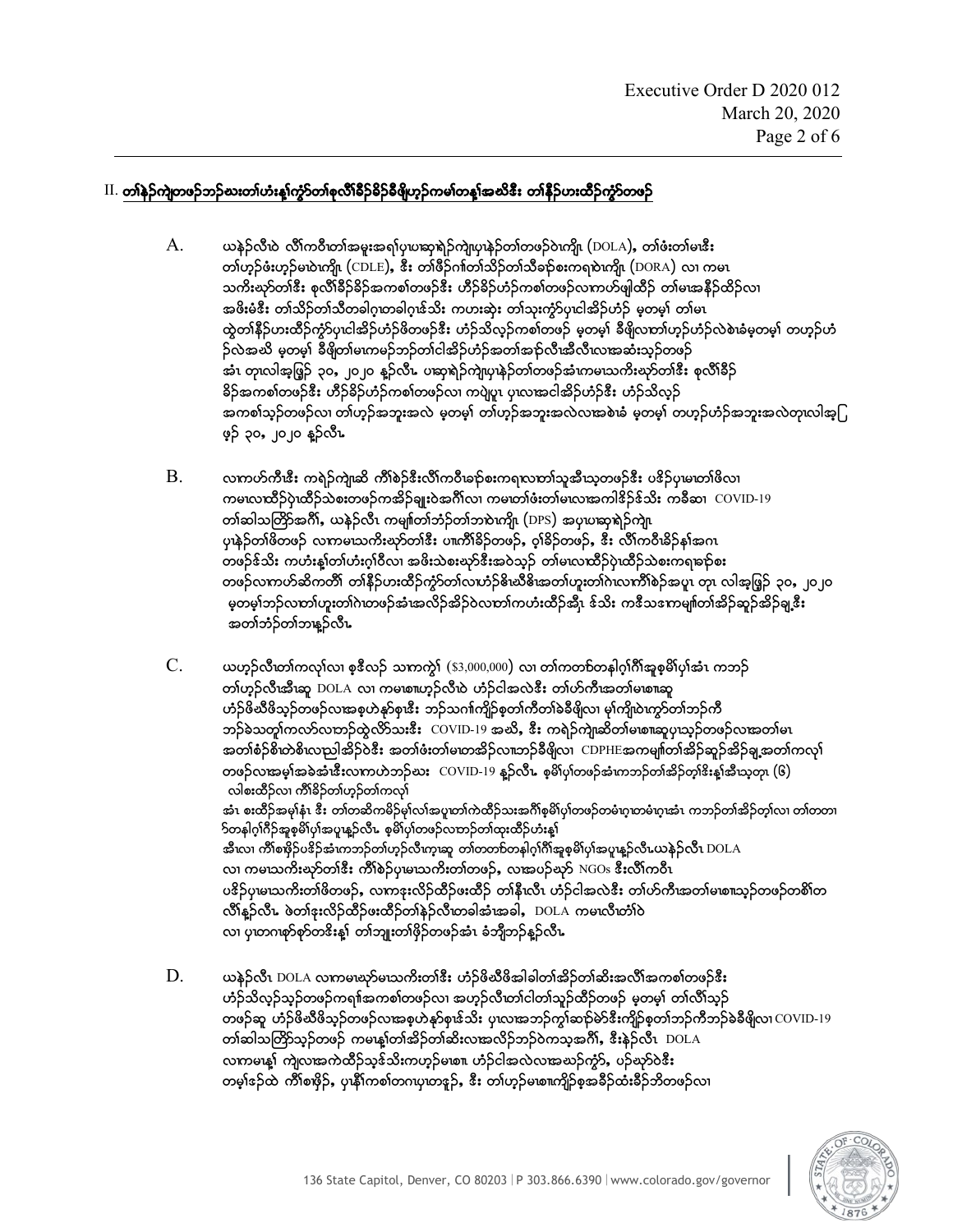အအိဉ် မှတမှ)် ကအိဉ်ထိဉ်ဝဲဆူ Coloradan ဖိတဖဉ်လကမဏၢဆိဉ်ထွဲဟံဉ်ဃီဒီးတၢ်အိဉ်ကအေတၢ်လိဉ်ဘဉ် သ္ဥတဖဉ်နူဥ်လီၤ ဖဲဘဥ်တၢ်ဒုးလိဉ်ထိဉ်ဖးထိဉ်တၢ်နဲ့ဥ်လီးတခါအံံးအခါ,DOLA ကမၤလီးတံ၊် ၀ဲလ၊ ပု၊တဂၢစုာ်စုာ်တဒိးန္1် တၢ်ဘူးတ၊်ဖိုဉ်တဖဉ်အံၤ ခံဘိုဘဉ်နဉ်လီၤ

- $E.$  , မာန်္ာလီး DOLA & CDLE လကနီယာ့ဉ် တၢ်ဂ္ဂါထဖိုဉ်& ကနးအိဉ်ထိဉ် တ၊်နဉ်ကျဲတဖဉ်& တ၊်မၤ အကျိုအကျဲတဖဉ်လ၊ ဟ့ဉ်နီၤလီၤ ဟံဉ်ငါအလဲဒီး တၢ်ဟ်ကီၤတၢ်ဆီဉ်ထဲ့မၤစπတစိၤ်တလိၤ်အဂါိန္ဉာလီၤ
- $F.$  , ပောန်ဉ်လီၤ  $DORA$ , ခ်ီဖြို စုတ $\mathbf{r}$ အီး ကျိဉ်စုအတၤ်မေစπဝဲၾတဖဉ်, လကမၢဃုာမာသက်ိးတၤ်ဒီး ကျိဉ်စု တၢ်ကရကရိလ၊အဘဉ်တၢ်ဟ္ဥတၢ်မ၊တၢ်ပ၊အခွဲးလကဟ်ဖျါထိဉ်တ၊်မ၊အကျိ၊အကျဲဖီး ကျဲသန္နတဖဉ်လကတြီဆထီဒါ ဟံဉ်ဓိၤဃီဓိၤဒီး ပနံာ်တၢ်ကၤအတၢ်ဟံးန္၊်ကွာ်တၢ်စုလိၢ်ခိဉ်ခိဉ်ခီဖျိဟ္ဉာ်ကမၢ်တန္၊်အဃိအတၢ် မယုံျမၾးဒီး တါသုးဆူဉ်ပု၊နိါတဂၤဂ္ဂ၊တဂၤဂ္ဂ၊ဒီး ပနံာ်တါဖံးတါမၽာဆံးသ္ဉ်တဖဉ်အလီ၊နူဉ်လီ၊ ယနဉ်လီ၊စ္စ္ပါကီး DORA လ၊ ကဟံးန့၊်ကျဲအပတိါသူဉ်တဖဉ်လ၊ ကဟူဉ်ငံ္ဂါဟူဉ်ဘါစုတႜၤသူဉ်တဖဉ်, တၢ်ဟူဉ် စ္စကနွဲတါစဖိုဉ်တဖဉ်, ဒီးကျိဉ်စ့တါကရကရိအဂၢတဖဉ်လ၊ အဖိဉ်ဃာ်ဟံဉ်ဃီဒီး ပနံာ်တဖဉ်အကမါတါဟ်ကီၤသ္ဉ်တဖဉ်လ 1 ကပတှာ်တၢ်ဟံးန္Iကွဲာ်တၢ်စုလိၢ်ခိ်ဉ်ခိဉ်ခီဖျိဟ္ဥာကမၢ်တန္၊်အဆိ ဒီး တ၊်နိဉ်ဟးထိဉ် ကွာ်လၢအဘဉ်ထွဲသူဉ်တဖဉ်ဖဲ တါဟံးနှုဂ်ကွာ်တ1်စုလိ1်ခိဉ်ခိဉ်ခီဖျိဟ္ဥာကမါတန္၊ဒီးတ1်နိဉ်ဟးထိဉ်ကွာ်လၢအဘဉ်ထွဲဒီးတါဟုဉ် ကမၢ်တန္၊် အိဉ်ထိဉ်ဝဲလ၊ ဟံဉ်ဃီဒီးပနံာ်အတ၊်ဟဲနှာ်လီးသ္ဉ်တဖဉ်စုၤလီၤဝဲဖးဒိဉ်ခီဖျိလ၊ $\overline{\text{cov}}$ က-19 တါဆါသတြိာအတါဘဉ်ဖိဘဉ်ထံးအဃိန္ဥာလီၤ လတ1်န္ဥာအမဲာညါ, ယနဲ့ဉ်လီၤ DORA လကဟ္ဥာ်ဂ်္ါဟ္ဥာဘါ ကျိဉ်စုတၢ်ကရကရိသူဉ်တဖဉ်အံၤလ၊ ကဟူဉ်လီၤ တ၊်သုးတ၊်ဆၤကတိၢ်အသိခွံဆံ (၉၀) လ၊ ကဟူဉ်ကူၤ ပုယူစူးကါတါအကမါတဖဉ်အင်္ဂါ, လၽပဉ်ဃှာ်ဝဲ ဟံဉ်ဃီဒီးပနံာ်ကမါ တၢ်ဟ်ကီၤတဖဉ်, မဃီထိဉ်က္ၤကျိဉ်စ္ဂဂ္)ဝီတဖဉ်, တၢ်ပူသိလ္ဉ်အကမၢ်တဖဉ်, ဒီးကိုဖိအကမၢ်တဖဉ်, ဒီး ပနံ $\delta$ ဆံးကမါတဖဉ်လ၊ ပုဖူးကါတါဖိအင်္ဂါဒီး ပနံ $\delta$ သ္ဥတဖဉ်လ၊အမှါကျိုပဲ၊ကွ $\delta$ ဘဉ်ဒိခီဖြို  $\rm~COVID\text{-}19$ တစ်ဆုံးထိုး
- $\,\mathrm{G.}\qquad$  ယနဲ $\mathrm{\beta}$ လီးလ၊ ကိ $\mathrm{\mathfrak{h}}$ ရာစိ $\mathrm{\mathfrak{g}}$ းပုံကွဲးနီဉိတ $\mathrm{\delta}$ စဲလင်္ဘာဉိတဖဉ် ကဟ္ဉ်လီးတ $\mathrm{\delta}$ မာန့်္ဂအခွဲးလၽာတဆိတ္), လၽာဂ္ၤကတၢါဖဲအသ္, ဆူကျိဉ်စ္စတါကရကရိတဖဉ်လၽာဆုကျလ၊ ဒီသဘောါသးစဲနီၢ်ကိၤ်လ၊ ဟိဉ်ခိဉ်ဟံဉ်ဃိတ၊်ဖံးတ၊်မၤ အပူ၊နီဖြို မၤနီဉ်မၤဃါလံာ်မၤတီမၤမီတၢ်တဖဉ်ဒီး လံာ်လၢအဘဉ်ထွဲအဂၤသ္ဥ်တဖဉ်ဒ်သိး ကမၤလီ၊တံ၊်ဝဲလ၊ ဟံဉ်ဃီဒီးပနံာ်တ၊် မဃီထိဉ်ကူကျိဉ်စ့ဂ္ဂါဝီအကျိုအကျဲသူဉ်တဖဉ် ကဘဉ်တါမၤလၤထိဉ်ပုဲယီဉ်အီၤန္ဉာလီၤ
- $H.$  ယန်ဉ်လီၤ  $\,$  Colorado ကိ $\,$ စ်ဉ်ကမျπ်ပုဃπဃာ်တၢ်စုလိ $\,$ ်နှိဉ်နိဉ်လၢ ကဟံးန့ $\,$ ဂ္ဂ်ါဝီလ $\,$ ကဆိကတိ $\,$ ်အသီ $\,$ (၃၀) လ $\,$ ကဖံးမ $\,$ τ တ)အဉ်လီ၊အီလီ၊အထံဉ်အဘီဖဲ တ)်ကွဲးအဉ်လီ၊အဒ္ ၃၈ ဖဲ အခိဉ်တီ ၃၈ လ၊  $\emph{Colorado}$ အသဲစးတၢ်သိဉ်တၢ်သီလ၊အဘဉ်တၢ်ကွ၊်မ၊ဘဉ်က္ခၤဝံၤ လ၊အဘဉ်ဃးဒီး တၢ်ဟံးန္၊်ကွာ်တၢ်စု လိ $\Omega$ န်ာ်ခိန်ရိယှဉ်ကမ $\Omega$ တန့်္ $\Omega$ အယို အကျိုအကဲျ $-\S$   $38$ - $38$ -  $102$   $($ ဘဉ်ဃးတ $\Omega$ သွဆ $\mathbf w$ းကတိ $\Omega$ လ $\mathbf w$ ခမ $\Omega$ နိဉ်မဃါလ၊ တါဃုထလံာ်ဘိးဘဉ်သုဉ်ညါဒီး တါဃုကိါဃုဂီဟ၊်လကဆါဝဲအင်္ဂါ),  $\S$   $38$ - $38$ - $103$ (b.C;w>ohqXz;uwD>vXAymzSd.Ckmw>qSXvHmy&XtvHmbd;b.oh.ngt\*D>)<A§ 38- 38-104 (ဘဉ်ဃးတါသ့ဆၤးကတိိ၊် လၦာဟဖုဂ္ဎာဖုဂ္ပဏဆိုးထိဉ် လံာ်ဘိးဘဉ်သ္ဉ်ညါအတၢ်ပညိဉ်လႃကဆိကတိၢ်ဂ္ဂါဝီဒီးရှုထိဉ်က္၊ တါနီး တါဆကတိါအတိါပူးလပုဃျစုလိါခ်ိဉ်ခိဉ်ဖိကဘဉ် ဆုလံာ်ဘိးဘဉ်သူဉ်ညါဆူပု၊လ၊အဖိဉ်ဃာ် စုလိါခ်ိဉ်ခိဉ်မှတမှု၊ အဝဲပိါရီ, ဒီးတ၊်သ္ခဆ $\boldsymbol{u}$ းကတိါလ၊ ကဟ္ဥ်စ္နဒ်သိးကဆိကတိါဂ္)်ပီအဂီါ),  $\S$  38-38-302 (ဘဉ်ဃးတါသ့ဆ $\boldsymbol{w}$ းကတိ $\boldsymbol{\Omega}$ လ၊ ကဟ္၇်ာတါပူယိဉ်ကုဟာ်အစ္နအဂီ) $\boldsymbol{k}$   $\boldsymbol{s}$   $:$   $\S$   $38-38-501$  (ဘဉ်ဃးတါသူဆ $\boldsymbol{w}$ းကတိ $\boldsymbol{\Omega}$ လ၊ ကမၤဝံၤမၤကတၢါဒီးမၤနိဉ်မၤဃါ တၢ်မၤဂၢါမၤကျ။လံာ်မၤတီမၗမီတၢ်အင်္ဂါ)န္ဉာ်လီၤ တ)်ဟုံးပုံ(ဝွစ္စေ() ယမျူပ်ကယာပုံစံ(၁၉၇၉၃၃ဝ၁၂ပုံထားတယ်ကာသည်မားဇူး ထုတ္ပမာ ယံာ်ထိဉ်ထိထိဉ်တၢ်သ္ဉ်တဖဉ်အံၤ ကဘဉ်တ၊်မၽိဉ်ဟ်ဖျ်အီးလ၊ ကမျ။်ပုဃၢစုလိၢ်နိဉ်နိဉ်အဟိုယ်၊သန္န, လီပရ၊ (မှ၊်သူန္ဉ်) အီးလံာ်ပရဃတၢ်ဆု၊အီအတၢ်ဒဉ်ဝဲသူနဉ်လီး

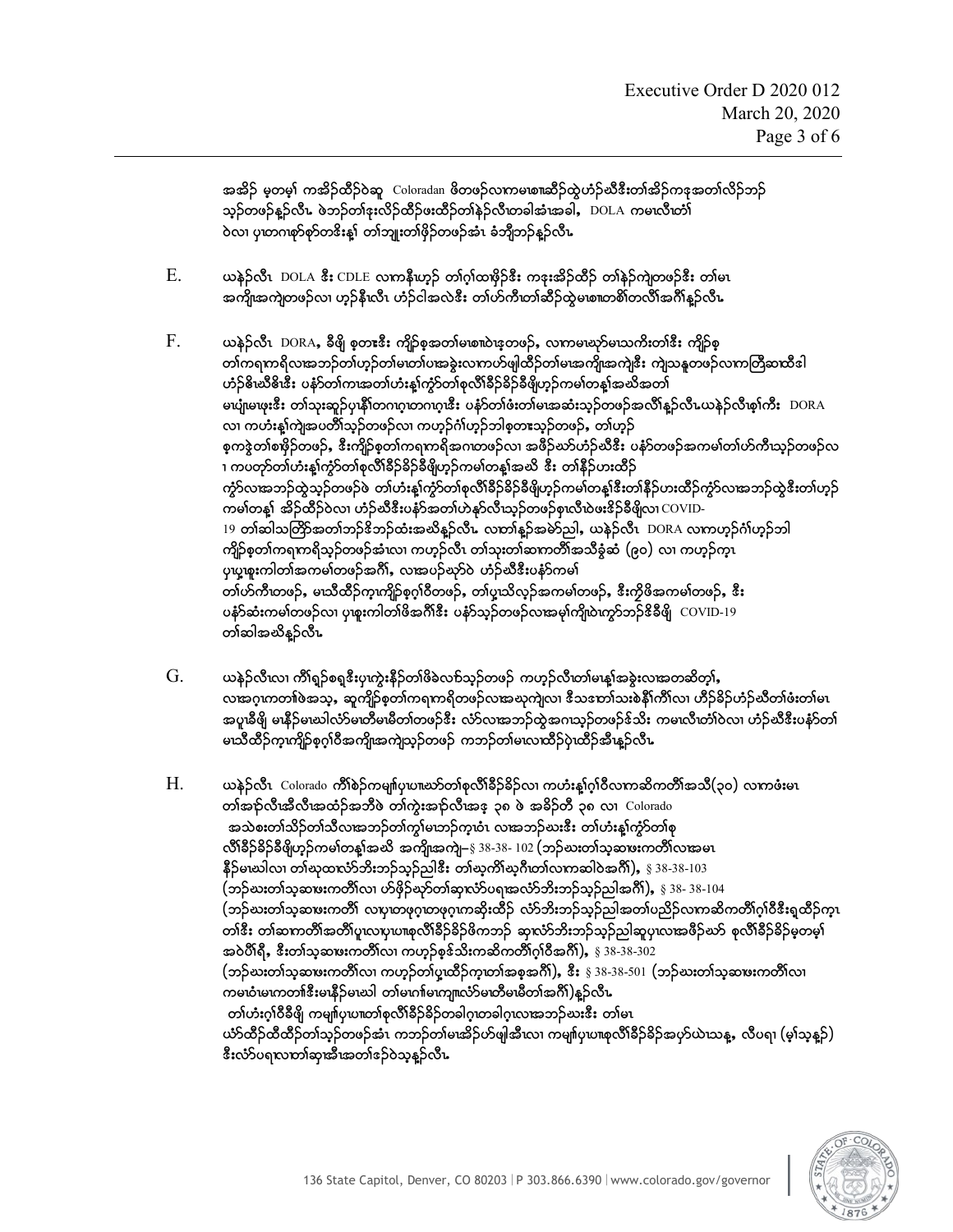- I. ,eJ.vDR ColoradoAuD>pJ.uD>& h.ySRyXRphvXAu[H;M>\*h>0DvXuqduwD>Arhwrh>Aupl;uGHmphtth. လတဘဉ်တါဟုဉ်က္ခ္မရူးဆရူးကတိါလ၊ ဘဉ်သူဉ်သုဉ်ဟဲအါထိဉ်ဂိၢိထိဉ်  $\delta$ အအိဉ်ဝဲအသိးဖဲ  $\S$  39-10-104.5 အတၢ်အဉ်လီးအီလီၤ ခီဖိုတ၊်ဟ္ဥတၢ်အခ်ိအသွဲတချုးဆရျုးကတိၢ်အဃိန္ဥလီၤ ဂ္ဂါဝီတခါဂ္ၤ တခါဂူးခ်ီဖြို ပုဃၤစ္စဘဉ်ဃးတ1်ဖီးတ1်မၤအီးကဘဉ်တ1်မၤအိဉ်ဟ်ဖျဲအီးဖဲ ကိါစဉ်ကိါရှဉ်ပုဃၤစ္စအဟိုယ်ၤသန္န လီပရၢ (မ့)်သူ့နည်)ဖီးလံာ်ပရုလည်္ကနာအိုးအတ္ပါဒေညတဲ့နည်လီး
- $J.$  ကိုးခြိဉ်တျ်ဟှဉ်တျ်ကလုုံအံ့၊အတျ်ပညှဉ်တဖဉ်အင်္ဂါ, "ဟုံဉ်ဖို့ဆီဖိတဖဉ်လ၊အစ္စဟဲနှာ်စု၊" အခီပညီမှု၊ ဟုံဉ်ဖို့ဆီဖိတဖဉ်လ၊အစ္စဟဲနှာ် တၢ်ထိဉ်ဃူနီဉ်ငံ္ဂါလπပ်ိဳၤကဝီၤအပူၤအံၤအိဉ်ဝဲ ၅၀ မျးကယၤအဖီလာ်န္ဉာလီၤ
- $\rm\,K.$   $\rm$  ကိ $\rm\,K\$ န်လိုက်ကြွက် အုပ်မြင်းအုပ်ကြွန်တို့အိုးကို အမျေးဖြုံး ပုထြဆိုင်တို့ဘကအမှုအဒါလကဟ္၌ ဟဉ်လဲ, မှတမှ $\rm\,G$ တီဃာ် ပုၾးငါအိဉ်ဟံဉ်အစိအကမီးလ၊ ကမၤန္၊်က္၊ ဟံဉ်လဲလ၊ ကဘဉ်ဟ့ဉ်လီၤ အီးတဖဉ်, မှတမှ)် လူဃိာထဲ့တ္က်သိဉ်တ္က်သီ လူတစ်ဟိုလီးနှုံအီးဘဉ်ဃႏုကမျိုးဆွဉ်ချု့နီးတ္က်ဘဲ့ဉ်တ္က် ဘတၤ်လိဉ်ဘဉ်တဖဉ် မှတမှ၊် သဲစးတၤ်လိဉ်ဘဉ်တဖဉ်အဂၢန္ဥာလီး

#### $III.$  တါနဉ်ကျဲတဖဉ်ဘဉ်ဃး က်သ**ံ, လီ**မှဉ်အူ, ထံအလဲ တါဖံးတါမၤ

- $\rm A. \qquad$  ယနဲ့ $\rm \delta$ လီး ကမျ။် က်သဝံ, လီမ့ဉ်အူ, ထံအလဲတါ်ဖီးတါမၤ ခီဉ်မံးရှဉ် (PUC), လၢ  $\rm \,DORA$  အပူး,  $\hat{s}$ သိႏကမၤတၢ်တပူးဃီဒီး ကမျ။် က်သဝံ, လီမှဉ်အူ, ထံအလဲ တ၊်ဖံးတ၊်မၤတဖဉ်လၤကိၢ်စဉ်အပူၤလ၊ ကဟ်ပတှာ်မီကိာ် တၢဴနးဆိကတိၢ်ကွာ် က်သဝံ, လီမှဉ်အူ, ထံအလဲတဖဉ်လ၊ ဟံဉ်ဓိၢဃီဓိ၊တၢ်အိဉ်တ၊်ဆိးအလိ၊် စီးတၢ်ဖံးတ၊်မ၊ဆံးကိ $S$ ဖိလၽပ္ဖ္ကဖူးကါတ၊်တဖဉ်အလီ၊အပူးမ္၊်လ၊ တ၊်ဟ္ဥာကျိဉ်စ့စဲ၊ခံ မှတမ္၊် တ၊်တဟ္ဥချႏန္၊်ကျိဉ်စ္စဓီဖျိ COVID-19 တၢ်ဘဉ်ၖိဘဉ်ထံးတဖဉ်အဃိန္ဉာလီၤ
- $\rm\,B.$  , မာန်္ဂလီဖ္ $\rm\,f$ ကီး  $\rm\,PUC$  ဆူညါလကမဃကိိးတါ် $\rm\,s$ း ကမျင်္ဂ ကိသငံ, လီမှဉ်အူ, ထံအလဲတါဖံးတါမဃ္ဉာ် တဖဉ်ခဲလာလ၊ ကညိက္ခ်ာ တါအဘူးအလဲတဖဉ်လကနးစဲဘူးကုဟာ၊် ဒီး ကဟ်ပတှာ် တါအဘူးအလဲစဲ၊ခံတါဟုဉ်ကျိဉ်စ္စတဖဉ်လ၊အ ဟဲအါထိဉ်ဝဲလ၊ ဟံဉ်ဓိၤဃီဓိၤတၢ်အိဉ်တၢ်ဆိးအလိၢ်ပုယူဖူးကါတ၊်တဖဉ်ဒီး တၢ်ဖံးတ၊်မ၊ဆံးကိ $\delta$ ဖိလၢအပူဖူးကါတ၊်တဖဉ်ခဲလ $\bf{\hat{b}}$ လ၊ အင်္ဝိတ်ာ်ပေးအနဉ်အမှါအအါကတ1်ခီဖို $\mid$   $\rm COVID$ -19 တ $\rm I$ ဘဉ်နိဘဉ်ထံးတဖဉ် နီးကထဲးင်္ဂါထဲးဘါလးအ $\bigcap$ ကးဝဲဘဉ်ဝဲစ္၊်ကီး ဒ်သိး ကဒုးအိဉ်ထိဉ်က္ခတာဖိုးတါမယ၊ ပုဖူးကါတါဒ်န္ဥ်ာသ္ဥတဖဉ်အင်္ဂါလ၊ တါမၿတုာ်ကွဲ၁်အဝဲသူဉ်အက်သ**ံ,** လီမှဉ်အူ, ထံ မ့္ပ်လ၊ တဟ္ဥာ်တါအဘူးအလဲ မ့တမ့္ပ် ဒ္ဥာကမ္ပါလၤကဘဉ်ဟ္ဥာ်ဝဲလၢအစးထိဉ်သီသီ ဘဉ်ထွဲ COVID-19 တၢ်ဘဉ်စိဘဉ်ထံးတဖဉ်အဃိန္ဝ်ာလီၤ
- $C.$  ယနဉ်လီဖ္ $\delta$ ကီး PUC ဆူညါလကမဃကိးတ $\delta$ ီး ကမျ $\delta$  က်သငံ, လီမှဉ်အူ, ထံအလဲတ $\delta$ ဖံးတါမဃ္ဉာ် တဖဉ်ဒ်သိးကနးအိဉ်ထီဉ်ဒီးဟ္မဉ်လီၤ တါဟ္ဥာကျိဉ်စုတါမဏာတါရဲဉ်တါကျဲတဖဉ်လကဆီဉ်ထဲ့မဏၤ ပုယူစူးကါတ၊်တဖဉ်, လီးဆီဒဉ်တ၊် ပုယူစူးကါတ၊်တဖဉ်လ၊ အကြၤာဝဲဘဉ်ဝဲဒီး စုဟဲနှာ်အဆံးအစုၤလီမှဉ် အူတၢ်မစၢတၢ်ရဲဉ်တၢ်ကျဲµ လႃားဟ္ဥာ်ကျိဉ်စုလ၊ အဝဲသ္ဥာိအက်သငံႇ လီမှဉ်အူႇ ထံအလဲ စ့အပူကလံဃ္ဥာ်တဖဉ်ႇ ဘဉ်ထွဲ  $\rm\,COVID 19$  တၢ်ဘဉ် $\bf{\hat{s}}$ ဘဉ်ထံးတဖဉ်အဃိန္ဉာလီး $\bf{k}$
- $D.$  ဖေနဲ့ဉ်လီဖ္ $\delta$ ကီး PUC ဆူညါလကမဃကိးတါဒီး ကမျင်္ဂ ကိသငံ, လီမှဉ်အူ, ထံအလဲတါဖံးတါမဃ္ဉဉ် တဖဉ်ဒ်သိးကဟုဉ်လီးတါနဉ်ကျဲဘဉ်ဃးတါမ၊ဆိတ $\mathfrak{lo}$ တုဉ်ကျိဉ်စုတါမ၊စ။လည $\mathfrak{d}$ နှဉ်လီၤလ၊န္ $\mathfrak{d}$ အမဲ $\mathfrak{so}$ ည $\mathsf{I}$ ,PUC ကထဖိုဉ်ဒီးသမံသမိး တၢ်ဂ္]်တ၊်ကျိုဘဉ်ထွဲလိာသးဒီး ကမျ။် က်သဝံ, လီမှဉ်အူ, ထံအလဲတၢ်ဖံး တါမယ့ဉ်တဖဉ် လၾးလိဉ်ထိဉ်ဖးထိဉ်ဝဲ ကိါစဲဉ်ဒီဘ့ဉ်ညါအနီဉ်ထိဉ်တဖဉ်လတဉ်တါစးထိဉ်မၽီးလကခ်ီဆရာ တါဟ့ဉ်လီ၊တကလု၊် အံ၊ဒီးတိဉ်ဖျထိဉ်တါထဲးဂါထဲးဘါတဖဉ်အံ၊ဆူ ပုဃဆုတၢ်အဝဲၤဒ ${\bf r}$ လာနွံတဘျီအခီဉ်ထံးခီဉ်ဘိဒီး ဟ်လီၤဝဲလ၊  $\, {\rm PUC}$ အဟိယသန္ဓအလိၤန္ဝ်ာလီၤ

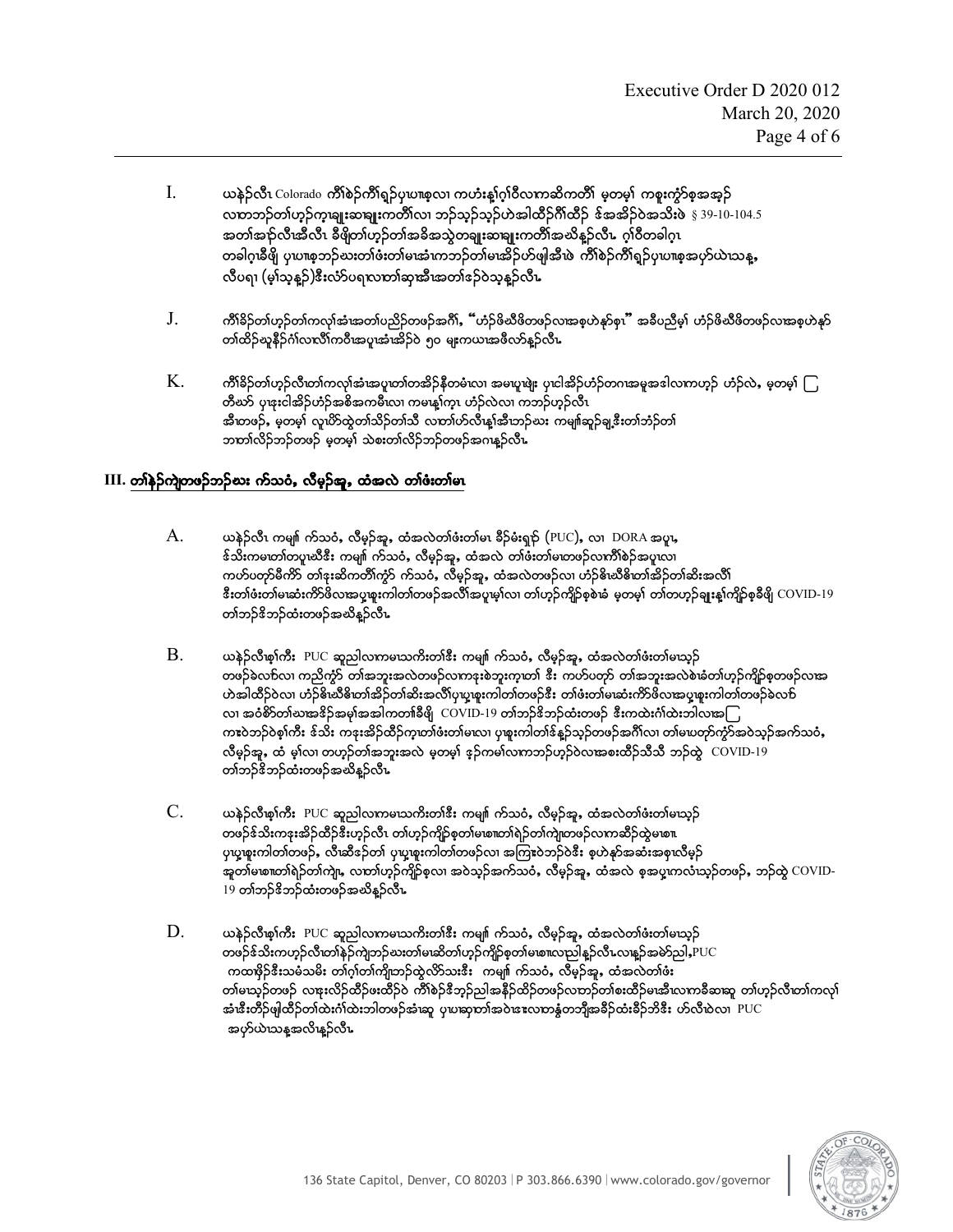- $\rm E. \qquad$  ယန $\rm \hat{p}$ လီၤ $\rm~C$ olorado လီသဟီ $\rm \hat{p}$ ဝဲၾလာမတေါ်တပူးဃီဒီးပုဃ္ $\rm \hat{p}$ မစπတါတဖ $\rm \hat{p}$ , ပနံ $\rm \hat{p}$ ကတါမောါကရကရိတဖ $\rm \hat{p}$ , ဒီး က်ဖရိ $\rm \hat{p}$ ဖ္ ပီးလီလၽမမလၢထိဉ်တၢ်အပုယူစူးကါတ၊်တဖဉ်လင်္ကါစဉ်ဒီဘုဉ်အပူလကသမံသမိးတ၊်ဘဉ်ဒိဘဉ်ထံးတဖဉ်ဘဉ်ထွဲ  $\rm COVID$ - $19$ , ဒီးကတီဉ်ဖျထိဉ်တါဟ္ဉ်ကူဉ်တဖဉ်လၽာဘဉ်ထွဲလိ $5$ သးဆူ ပုဃဆုတာ်အဝဲၾးဒ်သိးကမဖုၤလီၤ တါဘဉ်ဒိဘဉ်ထံးတဖဉ်ဘဉ်ထွဲ  $COVID-19$ နူ $S$ လီ $\nu$
- $\,\mathrm{F.} \qquad$  ကိ $\,\mathrm{h}\,\mathrm{s}$ ဉ်တက်ကလုံးအံအတ၊်ပညိဉ်တဖဉ်အဂီ), "တ၊ဖီးတ၊်မ၊ဆံးကိ $\mathrm{S}\,\mathrm{d}\,\mathrm{c}$ လားမှုဖူးကါတ၊်တဖဉ်" အခ်ီပညီမှါ ကမျင်္ဂါသဝံ, လီမှဉ်အူ, ထံအလဲတါဖံးတါမ၊ ပုယူစူးကါတါလ၊ အက်သဝံ, လီမှဉ်အူ, ထံအလဲတါဖံးတါမၽံ၊ဘဉ်တါ ဟ်လီၤနီ၊ဖးအီၤဒ်အမှ) တါဖံးတါမၢဆံးကိ $\sim$ ဖိလၤအစူးကါတါ မှတမှ) ပန်ာတကြာဆံးကိ $\sim$ ဖိလ $\sim$ အစူးကါတါ ဒ်အအိ $\sim$ ဝဲအသိးလ၊ က်သဝံ , လီမှဉ်အူ, ထံအလဲတါဖံးတါမဟါအဓိသွဲစရီလတဉ်တါသူဉ်ထိဉ်အီၤနီဖြို PUC မှတမှါ ကမျ။်က်သဝံ, လီမှဉ်အူ, ထံအလဲတါဖံးတါမ၊ ပုယူဖူးကါတါလ၊ အဃုထံဉ်န့၊် တါအဓိအသွဲစရီဒ်နူဉ်သုဉ်တဖဉ် အတီ၊ပတိၢ်နူဉ်လီ၊
- $\rm\,G.$  ကိါခိဉ်တါဟုဉ်တါကလုါအံၤအတါပညိဉ်တဖဉ်အင်္ဂါ, "ကမျာ်၊ က်သဝံ, လီမှဉ်အူ, ထံအလဲတါဖံးတါမ $\rm\,$ "မှတမှါ ိကမျ။် က်သ**ံ,** လီမှဉ်အူ, ထံအလဲတၢ်ဖံးတ၊်မၤတဖဉ်ိဳ အခ်ီပညီမှၤ် ပုၤဘျလီၤစ္–အတၢ်ံဒဉ်ဝဲ, ဝ့ါတာ်ပတာ်ပြး,မှတမှါ တါကရကရိခီပနာ်လာမဃကိႏတါတဖဉ်လ၊ အဟုဉ်လီမှဉ်အူ,က်သငံ,မှတမှါ ထံတါဖံးတါမၤလ၊ ကိါစဉ် Colorado အပူးနူဉ်လီး

## IV. တ<sup>နေ့</sup>ဉ်ကျဲတဖဉ်ဘဉ်ဃး တၢ်ထူးထိဉ်ဟွဉ်လီၤ တၢ်ဖီးတ၊်မၢတအိဉ်အဂ္ဂါ

- $\,{\rm A.}\qquad$  ယဟ္ဥလီယာါကလု၊်လ၊ စ့ဒီလဉ် တကကွဲ $\,$   $(\$1,000,000)$  လ၊ တါတတစ်တနါဂု၊ိဂိါအူစုမိါပု၊်အပူ၊အံၤကဘဉ်တါပ။ဃာ်အီးဖီး ဘဉ်တါမၤလႃပၗိးန္၊်အီၤသ္လလၢ CDLE လကမၤဂ္ဂၤထီဉ်ဒီးမၢနျ့ထိဉ်တၢံဖံးတါမၤာဖဉ်လၤားိဒးန္၊်အီၤသ္ခဆုပု၊တဂၤလ၊်လၤ်လ၊အတိဉ် ထီဉ် တ၊်ထုးထီဉ်ဟ္ဥလီယာ၊်ဖီးတ၊်မ၊တအိဉ် အဂ္ဂါ (UI) တါန့္ခ်ဘူးတဖဉ်ဒ်သိးကမစားဂုဏီဉ် ကိၢိစဉ်အမှာကျိုလဲကွာ်တာအိဉ်ဂၢါအိဉ်ကျူအဂိါနူဉ်လီၤ. စုမိါပု၊်တဖဉ်အံၤကဘဉ်တာ အိဉ်တု၊ိ&ိးန္၊်ိအီၤသ္**လ၊ တ၊်ပညိ**ဉ်အံၤအဂ်ိါတု၊ (၆) လါစးထိဉ်လ၊ ကိၢ်ိ ခြာ်တက်ဟုဉ်တကလုက်ဆံၤ စးထိဉ်အမှန်း၊ ဒီး တကတဆိကမိဉ်မှာလက်အပူထာကြထိဉ်သးအင်္ဂျီစုမိါပု)တဖဉ်တမံထူထမံထူအံၤ ကဘဉ်တာ အိဉ်တ္၊်လ၊ တ၊်တတၵ်တနါဂ္ဂါဂီဉ်အူစ္ဓမိၤ်ပု၊်အပူးန္ ာလီး စ္စမိၤ်ပု၊်တဖဉ် လတဉ်တါထုးထိဉ်ဟံးန္1်အီးလ၊ ကိၢိစႃၖၖိုာပဒိဉ်အံၤကဘဉ်တါဟ္ဥာလီးက္၊ဆူ တါတတစ်တနါဂ္၊ါဂိါအူစ္ဓမိါပု၊်အပူ၊န္ဥာလီၤ
- $\rm\,B.$  CDLE ကမၤချ့ထိဉ် UI တါန္1်ဘျးတါဃ္နထိဉ်တါမၤအကျို၊အကျဲဖီးတါဟ္ဥနီၤလီၤတါဟ္ဥာ်ကျိဉ်စ္စတဖဉ်န်သိး ကမၤလီးတာ်လ၊ ပု၊မၤတာ်ဖိလဃာဉ်တာ်ထုးထိဉ်ကွဲာ်မ့ာ်လ၊  $\rm\,COVID-19$  တာ်ဘဉ်ဖိဘဉ်ထံးအဃိသုဉ် တဖဉ်နည် ကစးထိဉ်ဒိးန္1်တါဟ္ဉာကျိဉ်စ့ဒ်န္ဥာိသ္ဥတဖဉ်လ၊ အသီ (၁၀) အတိၢိပူ၊ဲဖတၢ်ဒိးန္1်ဘဉ်အဝဲသ္ဉ် အတၢ်ပတံဟိဖျါထိဉ်အဝဲသုဉ်အလံာ်ပတံသုဉ်တဖဉ်လၢမၤပုဲ၊လီၤဝံၤကတိၢ်တု၊တၢ်သူအီၤသန္ ဉ်လီၤ
- $C.$   $\pm$   $\delta$ သိးကမၤလၤထီဉ်ပဲ့၊ထီဉ်တါနဲ့ဉ်ကျ IV.A.  $\ddot{\textbf{\emph{s}}}$ း IV.B. သွဉ်တဖဉ်နှဉ်, ယကဟ်ပတှာ်မီကိ $\delta$ တာ်လိဉ်ဘဉ်လၤလ $\delta$ 
	- $i.$  C.R.S.  $\S 8$ -73-107 $(1)(d)$  လ၊ $UI$  တါန့္ $S$ ဘူးတဖဉ် အဘူးအိဉ်လတ)်တ $\mathbf{\hat{s}}$ းန့္ $\mathbf{\hat{u}}$ တ်အဘူး အလဲတၢ်အိဉ်ခိးအနွံတနွံတချးလ၊အဒိးန္1်ဘဉ်ဝဲတ၊်န္1်ဘျးတဖဉ်ႇ ဒီး  $C.R.S. \ \S~8$ -73-107 $(1)(g)(I)$  လ၊ ပုၤဒိးန္1်  $UI$  တ၊်န္1် ဘူးတဖဉ်ဃုထံဉ်န့ၢ်တ၊်မၤလၢတ၊်သူဉ်ဆူဉ်သးဂဲၤအပူၤန္ဥာလီၤ
	- $ii.$   $C.R.S. \S 8-73-108(e)$  လ $IUI$  တါန္းဘူးတဖဉ် ဘဉ်တါဟ်တါအပူးဆူတါမၤကစါအတါလဲၤ ခီဖျိတၤ်ဟ်ပနိဉ်တၤ်ပတီ၊အတိၤ်အစုစရိတဖဉ်အပူ၊, ဒီးယနဉ်လီၤ $\rm CDE$  , ခီဖျိဝဲ၊အလေးားထိဉ် ဟ္ဥ်လီဖာ္ေပးတ္ပါမယ္အဆိုအပ္ပါ, ဒီသိႏၵာဟံႏန္ပါတ္ပါဃ္ဝတ္ရွိဥတ္(န္)သူုးတဖဥ္မ်အပူးလၽာဟန္ရွဥ္မိတ္ရွိဥထားလ္၊  $\rm\,COVID-19$ တၢ်ဘဉ် $\$\sigma$ ဘ်ထံးအဃိဆူ စုမိၢိပု၊် ဒီးတၢ်တဟ်တ၊်အပူးလာတ၊်မဏစ၊်အတ၊် လဲၤနီဖိုတၤ်ဟ်ပနီဉိတၤ်ပတီၤအတိၢ်အစ္စစရီတဖဉ်အပူၤန္ဥာလီၤ